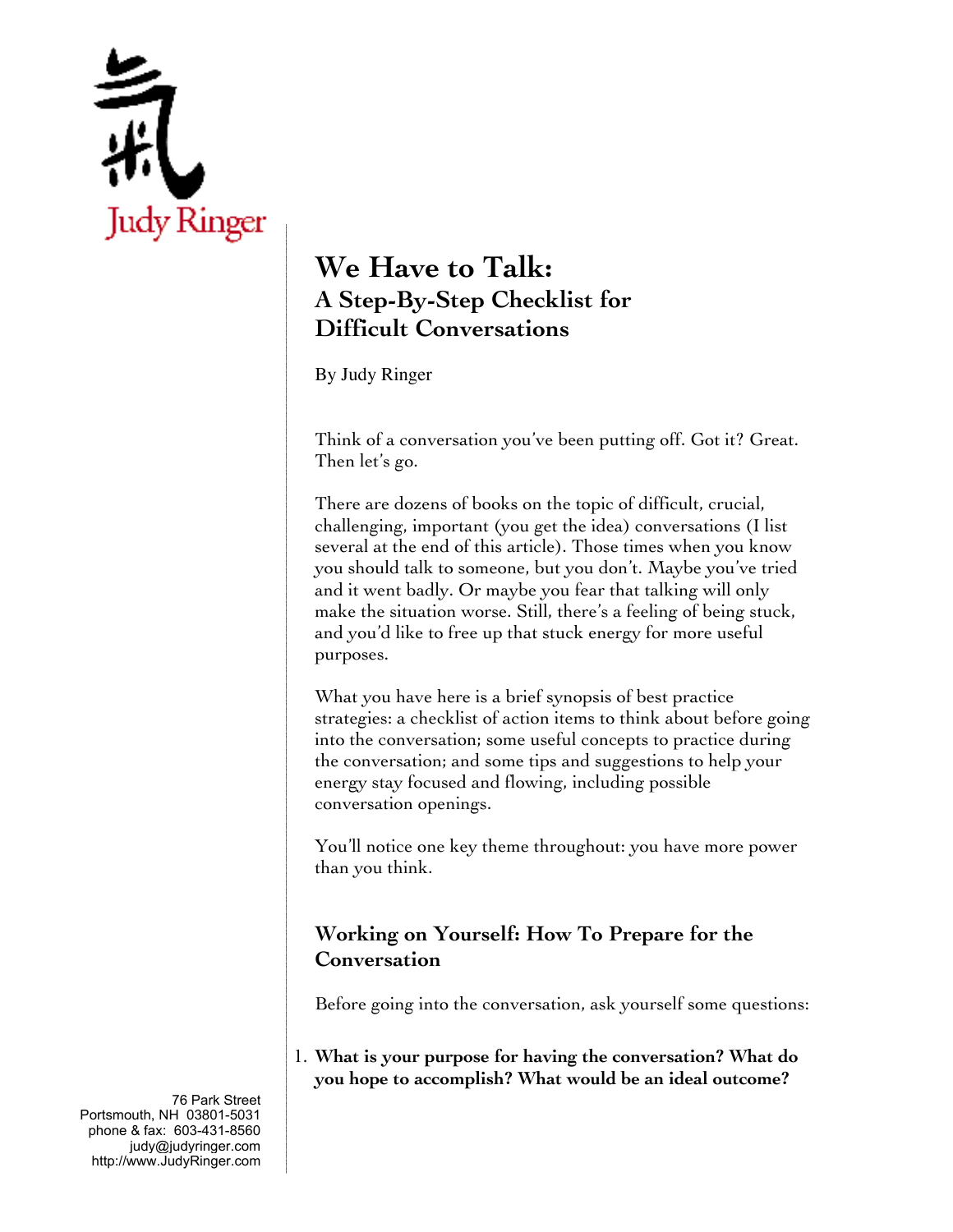Watch for hidden purposes. You may think you have honorable goals, like educating an employee or increasing connection with your teen, only to notice that your language is excessively critical or condescending. You think you want to support, but you end up punishing. Some purposes are more useful than others. Work on yourself so that you enter the conversation with a supportive purpose.

- 2. **What assumptions are you making about this person's intentions?** You may feel intimidated, belittled, ignored, disrespected, or marginalized, but be cautious about assuming that this was the speaker's intention. Impact does not necessarily equal intent.
- 3. **What "buttons" of yours are being pushed? Are you more emotional than the situation warrants?** Take a look at your "backstory," as they say in the movies. What personal history is being triggered? You may still have the conversation, but you'll go into it knowing that some of the heightened emotional state has to do with you.
- 4. **How is your attitude toward the conversation influencing your perception of it?** If you think this is going to be horribly difficult, it probably will be. If you truly believe that whatever happens, some good will come of it, that will likely be the case. Try to adjust your attitude for maximum effectiveness.
- 5. **Who is the opponent? What might he be thinking about this situation? Is he aware of the problem?** If so, how do you think he perceives it? What are his needs and fears? What solution do you think he would suggest? Begin to reframe the opponent as partner.
- 6. **What are your needs and fears?** Are there any common concerns? Could there be?
- 7. **How have you contributed to the problem?** How has the other person?

#### **4 Steps to a Successful Outcome**

The majority of the work in any conflict conversation is work you do on yourself. No matter how well the conversation begins, you'll need to stay in charge of yourself, your purpose and your emotional energy. Breathe, center, and continue to notice when you become off center–and choose to return again. This is where your power lies. By choosing the calm, centered state, you'll help your opponent/partner to be more centered, too. Centering is not a step; centering is how you are as you take the steps. (For more on Centering, see the Resource section at the end of the article.)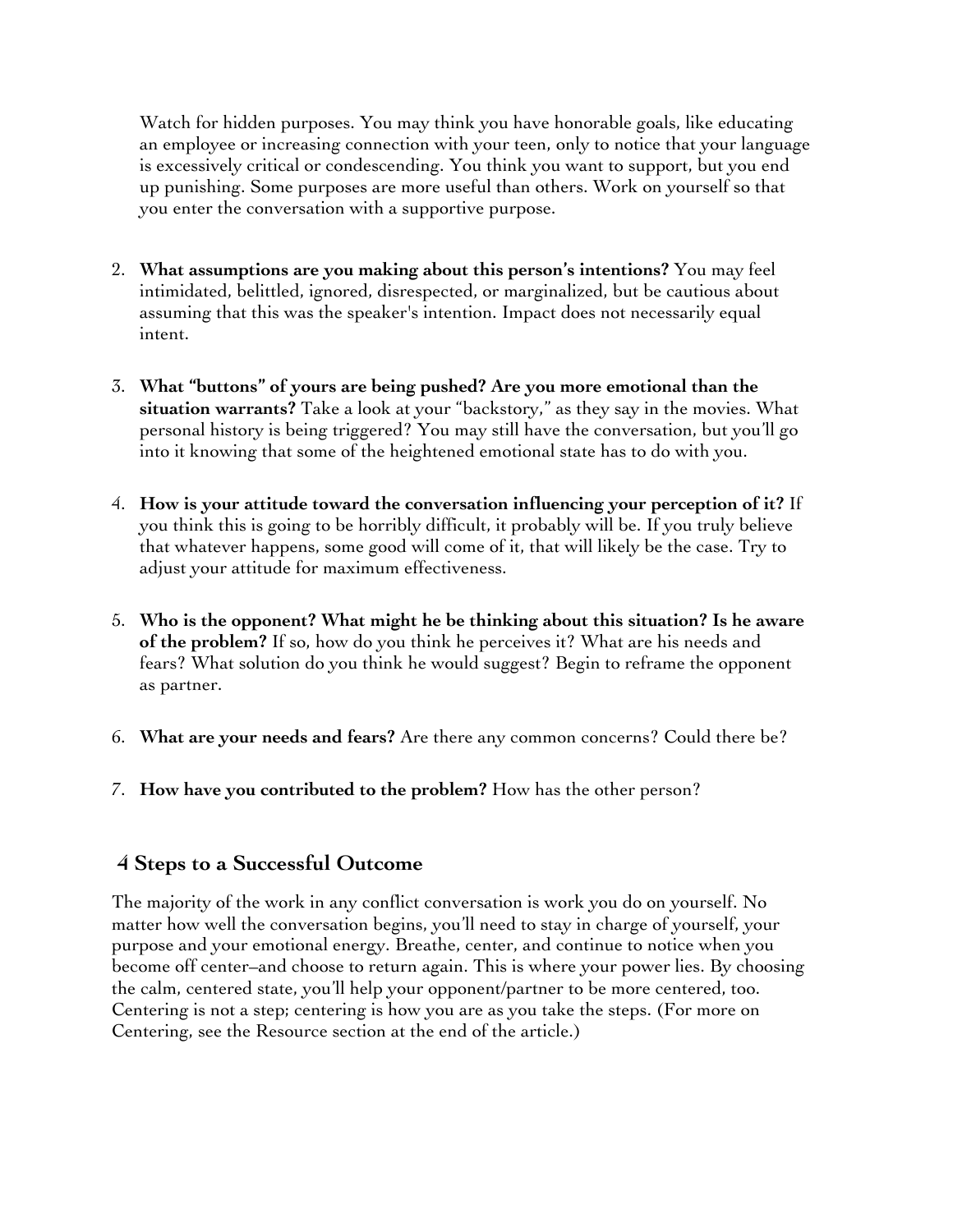#### **Step #1: Inquiry**

Cultivate an attitude of discovery and curiosity. Pretend you don't know anything (you really don't), and try to learn as much as possible about your opponent/partner and his point of view. Pretend you're entertaining a visitor from another planet, and find out how things look on that planet, how certain events affect the other person, and what the values and priorities are there.

If your partner really was from another planet, you'd be watching his body language and listening for unspoken energy as well. Do that here. What does he really want? What is he *not* saying?

Let your partner talk until he is finished. Don't interrupt except to acknowledge. Whatever you hear, don't take it personally. It's not really about you. Try to learn as much as you can in this phase of the conversation. You'll get your turn, but don't rush things.

#### **Step #2: Acknowledgment**

Acknowledgment means showing that you've heard and understood. Try to understand the other person so well you can make his argument for him. Then do it. Explain back to him what you think he's really going for. Guess at his hopes and honor his position. He will not change unless he sees that you see where he stands. Then he might. No guarantees.

Acknowledge whatever you can, including your own defensiveness if it comes up. It's fine; it just is. You can decide later how to address it. For example, in an argument with a friend, I said: "I notice I'm becoming defensive, and I think it's because your voice just got louder and sounded angry. I just want to talk about this topic. I'm not trying to persuade you in either direction." The acknowledgment helped him (and me) to recenter.

Acknowledgment can be difficult if we associate it with agreement. Keep them separate. My saying, "this sounds really important to you," doesn't mean I'm going to go along with your decision.

#### **Step #3: Advocacy**

When you sense your opponent/partner has expressed all his energy on the topic, it's your turn. What can you see from your perspective that he's missed? Help clarify your position without minimizing his. For example: "From what you've told me, I can see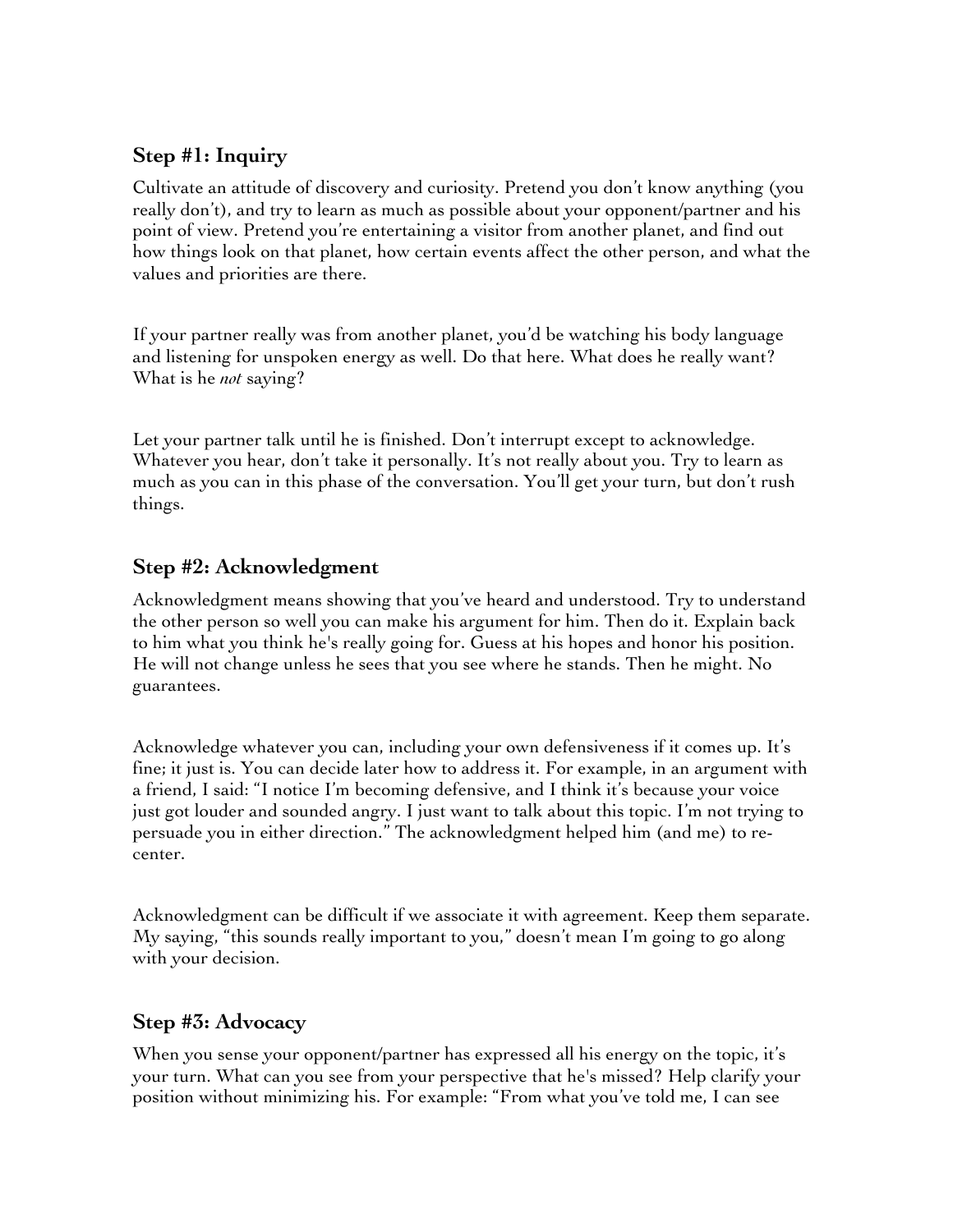how you came to the conclusion that I'm not a team player. And I think I am. When I introduce problems with a project, I'm thinking about its long-term success. I don't mean to be a critic, though perhaps I sound like one. Maybe we can talk about how to address these issues so that my intention is clear."

#### **Step #4: Problem-Solving**

Now you're ready to begin building solutions. Brainstorming and continued inquiry are useful here. Ask your opponent/partner what he thinks might work. Whatever he says, find something you like and build on it. If the conversation becomes adversarial, go back to inquiry. Asking for the other's point of view usually creates safety and encourages him to engage. If you've been successful in centering, adjusting your attitude, and engaging with inquiry and useful purpose, building sustainable solutions will be easy.

#### **Practice, Practice, Practice**

The art of conversation is like any art–with continued practice you acquire skill and ease. Here are some additional hints:

#### **Tips and Suggestions:**

- A successful outcome will depend on two things: *how* you are and *what* you say. How you are (centered, supportive, curious, problem-solving) will greatly influence what you say.
- Acknowledge emotional energy–yours and your partner's–and direct it toward a useful purpose.
- Know and return to your purpose at difficult moments.
- Don't take verbal attacks personally. Help your opponent/partner come back to center.
- Don't assume your opponent/partner can see things from your point of view.
- Practice the conversation with a friend before holding the real one.
- Mentally practice the conversation. See various possibilities and visualize yourself handling them with ease. Envision the outcome you are hoping for.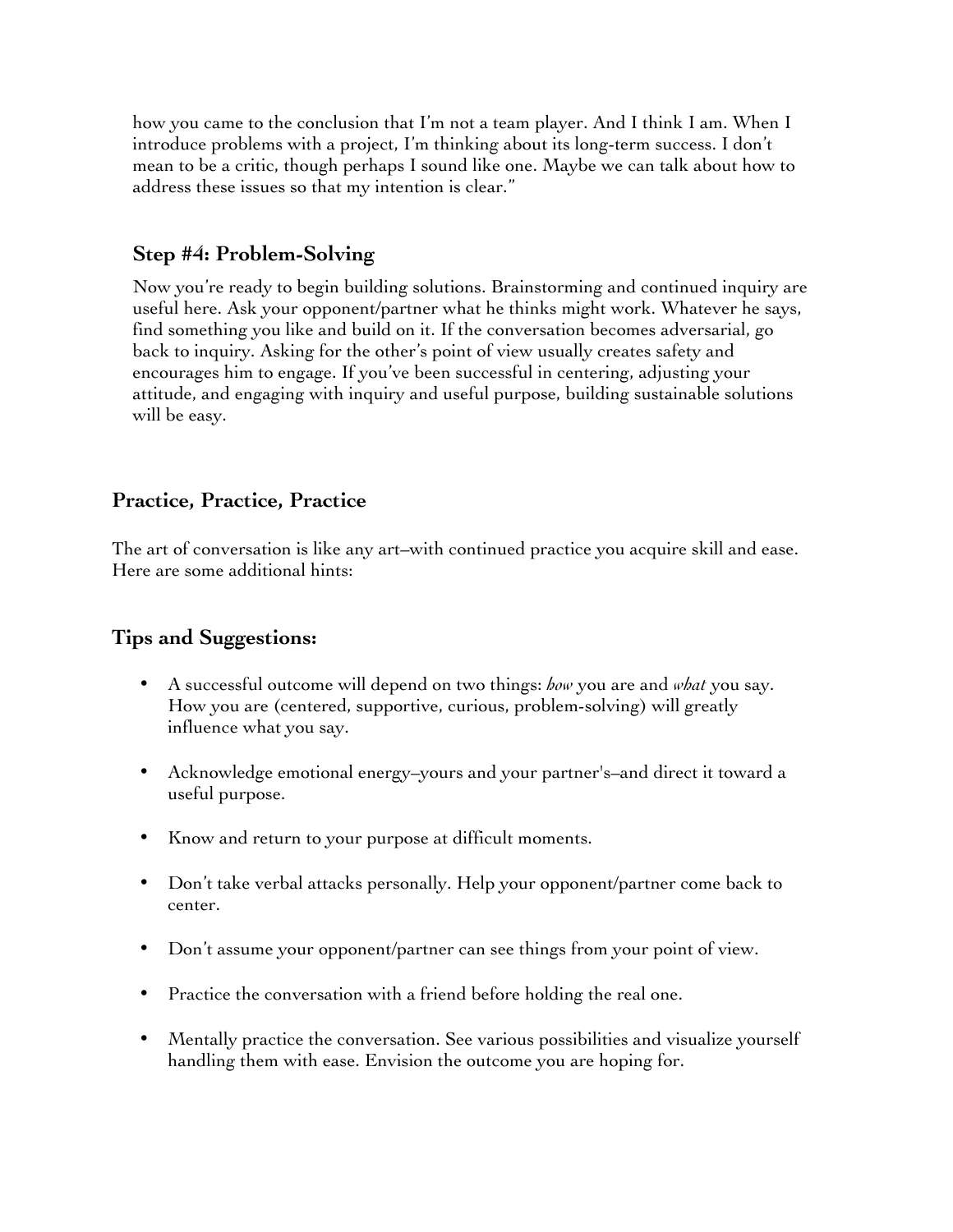#### **How Do I Begin?**

In my workshops, a common question is *How do I begin the conversation*? Here are a few conversation openers I've picked up over the years–and used many times!

- I have something I'd like to discuss with you that I think will help us work together more effectively.
- I'd like to talk about \_\_\_\_\_\_\_\_\_\_\_\_ with you, but first I'd like to get your point of view.
- I need your help with what just happened. Do you have a few minutes to talk?
- I need your help with something. Can we talk about it (soon)? If the person says, "Sure, let me get back to you," follow up with him.
- I think we have different perceptions about \_\_\_\_\_\_\_\_\_\_\_\_\_\_\_\_\_\_\_\_\_. I'd like to hear your thinking on this.
- I'd like to talk about \_\_\_\_\_\_\_\_\_\_\_\_\_\_\_\_\_\_\_. I think we may have different ideas about how to \_\_\_\_\_\_\_\_\_\_\_\_\_\_\_\_\_\_\_\_\_\_\_.
- I'd like to see if we might reach a better understanding about \_\_\_\_\_\_\_\_\_\_. I really want to hear your feelings about this and share my perspective as well.

\_\_\_\_\_\_\_\_\_\_\_\_\_\_\_\_\_\_\_\_\_\_\_\_\_\_\_\_\_\_\_\_\_\_\_\_\_\_\_\_\_\_\_\_\_\_\_\_\_\_\_\_\_\_\_\_\_\_\_\_\_\_\_\_\_\_\_\_\_\_\_\_\_\_\_

\_\_\_\_\_\_\_\_\_\_\_\_\_\_\_\_\_\_\_\_\_\_\_\_\_\_\_\_\_\_\_\_\_\_\_\_\_\_\_\_\_\_\_\_\_\_\_\_\_\_\_\_\_\_\_\_\_\_\_\_\_\_\_\_\_\_\_\_\_\_\_\_\_\_\_

Write a possible opening for your conversation here:

Good luck! Let me know if this article has been useful by contacting me at http://www.judyringer.com

#### *Resources*

*The Magic of Conflict*, by Thomas F. Crum (www.aikiworks.com) *Difficult Conversations*, by Douglas Stone, Bruce Patton, and Sheila Heen (www.triadcgi.com) *Crucial Conversations*, by Kerry Patterson, Joseph Grenny, Ron McMillan, Al Switzler (www.crucialconversations.com) **FAQ about Conflict**, by Judy Ringer http://www.JudyRinger.com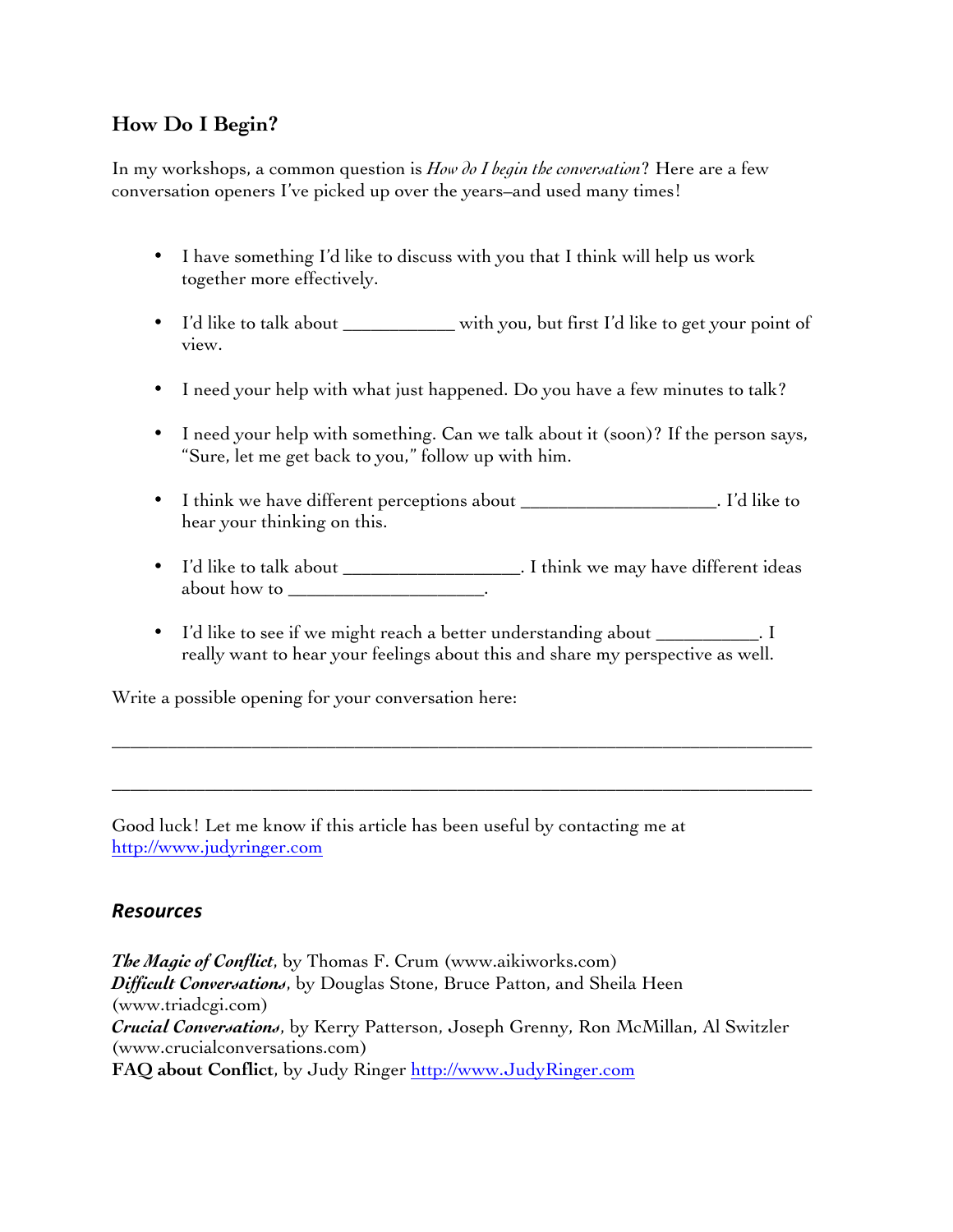--------------------------

© Judy Ringer, Power & Presence Training

**About the Author:** Judy Ringer is the author of *Unlikely Teachers: Finding the Hidden Gifts in Daily Conflict*, stories and practices on the connection between aikido, conflict, and living a purposeful life. As the founder of Power & Presence Training, Judy specializes in unique workshops on conflict, communication, and creating a more positive work environment. Judy is a black belt in aikido and chief instructor of Portsmouth Aikido, Portsmouth, NH, USA. Subscribe to Judy's free award-winning e-newsletter, *Ki Moments*, at http://www.JudyRinger.com

**Note:** You're welcome to reprint all or parts of this article (including "About the Author" or a link to my Website). If you have any questions, send me a note at judy@judyringer.com.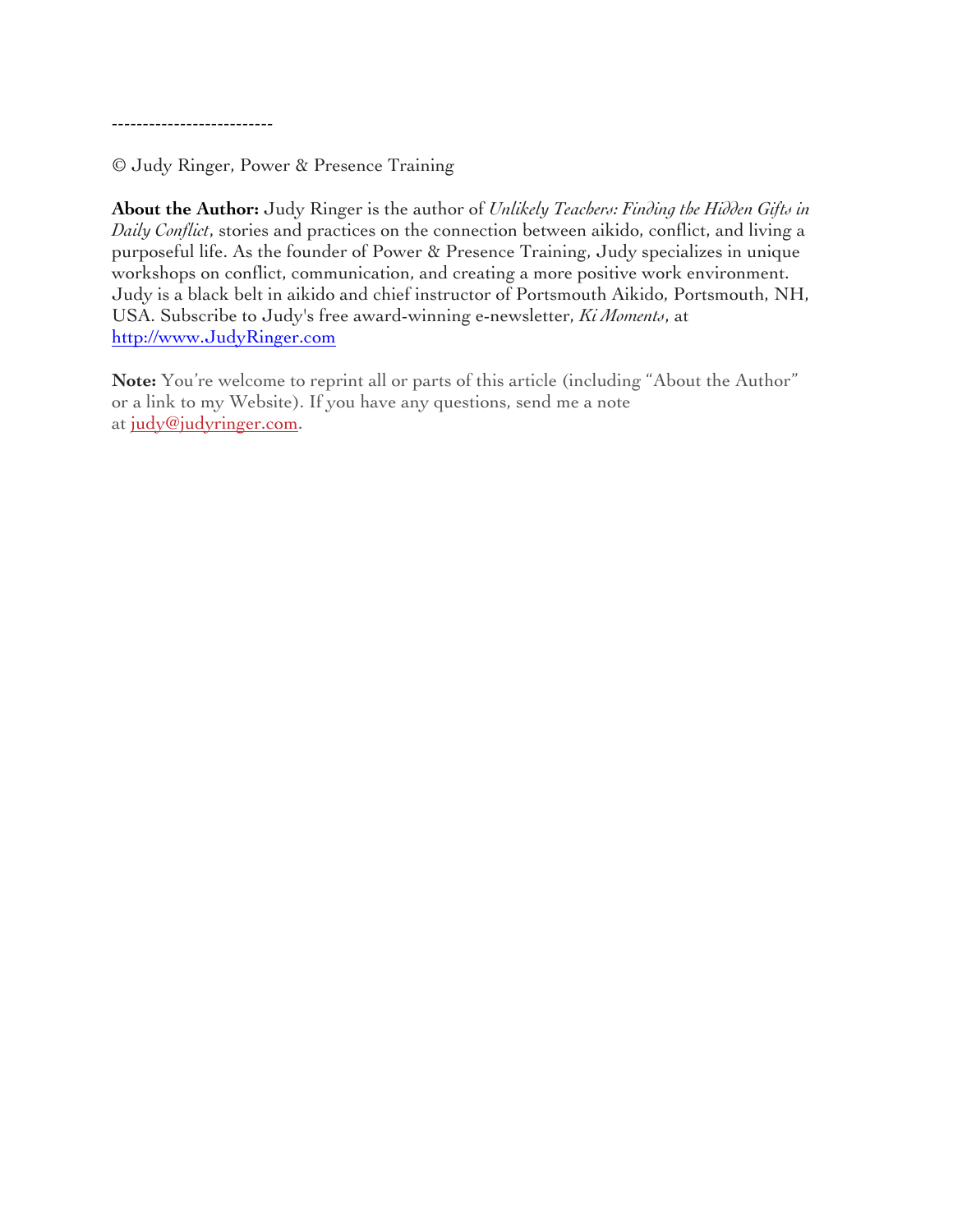

## A Six-Step Checklist for Holding Powerful Conversations

The following checklist will help guide you in holding powerful and purposeful conversations. Use it before and during the conversation to help keep your purpose clear, the conversation safe, and your preferred outcome in sight.

**1. Center** : How will I remind myself to center before the conversation and to recenter periodically?

**2. Purpose** : What is my purpose? Is it a useful purpose?

**3. Inquiry** : What are some honest, open-ended questions I might ask my partner? What do I need to learn about how s/he sees this situation?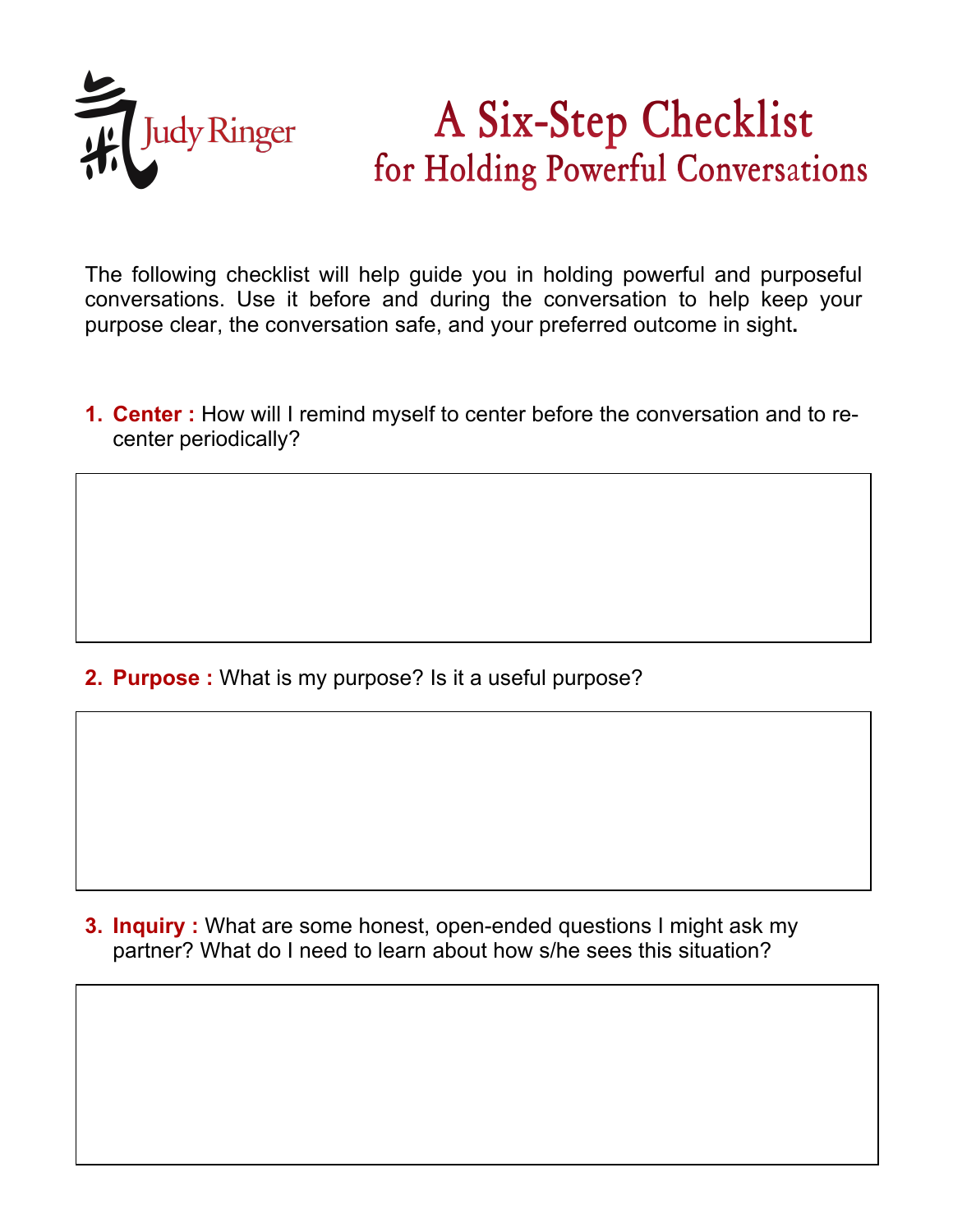**4. Acknowledgment:** What feelings might surface that I can acknowledge? How will I remember to summarize?

**5. Advocacy:** What is my primary message? How will I tell my story while maintaining a respectful and non-judgmental stance?

**6. Move to Action/Build Agreement:** What are possible scenarios my partner might offer? What will I suggest? What is my preferred outcome?